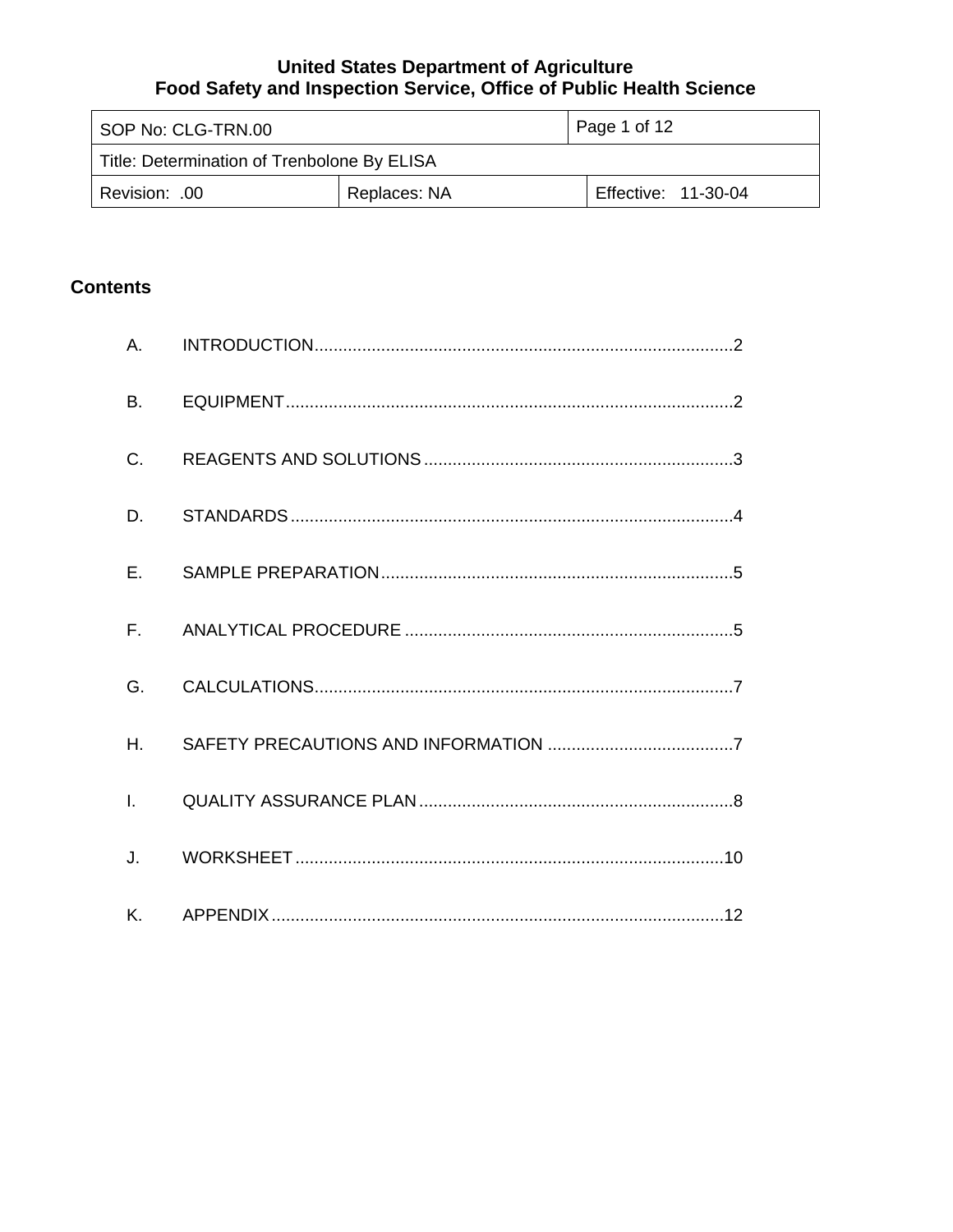<span id="page-1-0"></span>

| SOP No: CLG-TRN.00                          |              | Page 2 of 12        |
|---------------------------------------------|--------------|---------------------|
| Title: Determination of Trenbolone By ELISA |              |                     |
| Revision: .00                               | Replaces: NA | Effective: 11-30-04 |

### **A. INTRODUCTION**

#### 1. Theory

Trenbolone acetate is an anabolic steroid with strong androgenic activity.

The microtiter wells are coated with capture antibodies directed against anti-trenbolone antibodies. Standards or sample solution, trenbolone enzyme conjugate and anti-trenbolone antibodies are added. Free and enzyme conjugated trenbolone compete for the antibody binding sites (competitive enzyme immunoassay (EIA)). At the same time, the anti-trenbolone antibodies are also bound by the immobilized capture antibodies. Any unbound enzyme conjugate is then removed in a washing step. Enzyme substrate (urea peroxide) and chromogen (tetramethylbenzidine) are added to the wells and incubated. Bound enzyme conjugate converts the colorless chromogen into a blue product. The addition of the stop solution leads to a color change from blue to yellow. The measurement is made photometrically at 450 nm (optional reference wavelength, 600 nm). The absorption is inversely proportional to the trenbolone concentration in the sample.

#### 2. Applicability

This test is applicable for the qualitative analysis of trenbolone in bovine liver at levels  $\geq$  5 ppb.

### **B. EQUIPMENT**

Note: Equivalent apparatus and instrumentation may be substituted for the following items.

#### 1. Apparatus

a. RIDASCREEN® Trenbolon Test Kit:

Each kit contains sufficient materials for 96 measurements (including standard analyses). Each test kit contains:

i. 1 x Microtiter plate with 96 wells (12 strips with 8 removable wells each) coated with capture antibodies.

Note: Keep unused wells together with the drying agent and well sealed in the foil bag. Keep stored at 2 - 8 °C.

ii. 1 x Conjugate (0.7 mL), peroxidase conjugated trenbolone concentrate, red cap.

Note: The trenbolone enzyme conjugate (bottle with red cap) is provided as a concentrate. Since the diluted enzyme conjugate has a limited stability, only the amount, which actually is needed, should be reconstituted. Before pipetting, the enzyme conjugate should be shaken carefully. For reconstitution, the conjugate concentrate is diluted 1:11 (1+10) in buffer (e. g. 200 µL conjugate concentrate + 2 mL buffer, sufficient for 4 microtiter strips).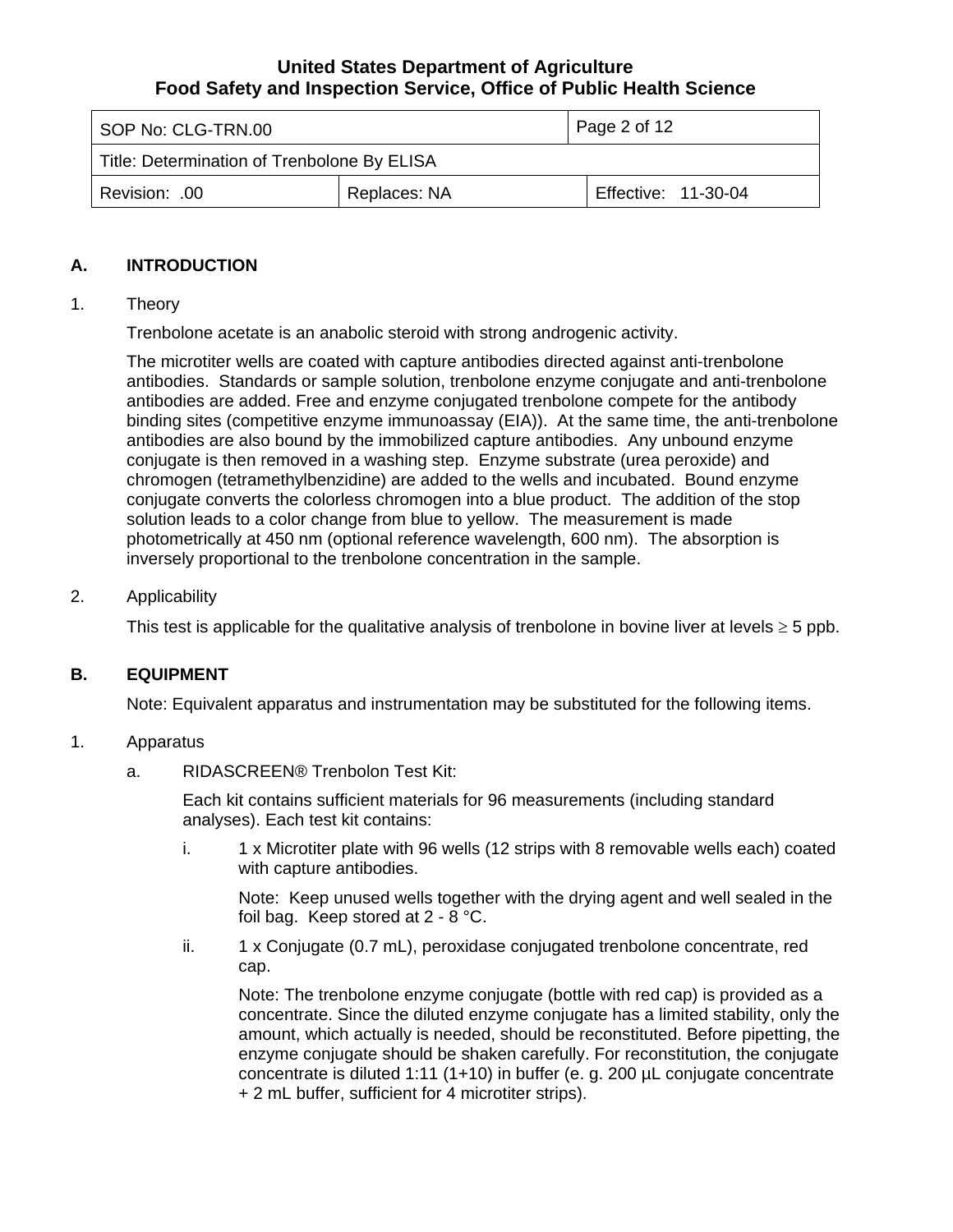<span id="page-2-0"></span>

|                 | Page 3 of 12<br>SOP No: CLG-TRN.00                                           |                                                                                                                                                                                                           |                                                                                                                                                                                                                        |                                                                                                                                                                                                                                                             |  |
|-----------------|------------------------------------------------------------------------------|-----------------------------------------------------------------------------------------------------------------------------------------------------------------------------------------------------------|------------------------------------------------------------------------------------------------------------------------------------------------------------------------------------------------------------------------|-------------------------------------------------------------------------------------------------------------------------------------------------------------------------------------------------------------------------------------------------------------|--|
|                 |                                                                              | Title: Determination of Trenbolone By ELISA                                                                                                                                                               |                                                                                                                                                                                                                        |                                                                                                                                                                                                                                                             |  |
| Revision: .00   |                                                                              |                                                                                                                                                                                                           | Replaces: NA                                                                                                                                                                                                           | Effective: 11-30-04                                                                                                                                                                                                                                         |  |
|                 | iii.                                                                         |                                                                                                                                                                                                           | 1 x Anti-trenbolone antibody (0.7 mL), concentrate, black cap.                                                                                                                                                         |                                                                                                                                                                                                                                                             |  |
|                 |                                                                              |                                                                                                                                                                                                           | The anti-trenbolone antibody (bottle with black cap) is provided as a<br>antibody concentrate should be shaken carefully. For reconstitution, the<br>concentrate $+ 2$ mL buffer, sufficient for 4 microtiter strips). | concentrate. Since the diluted antibody solution has a limited stability, only the<br>amount, which actually is needed, should be reconstituted. Before pipetting, the<br>antibody concentrate is diluted 1:11 (1+10) in buffer (e. g. 200 $\mu$ L antibody |  |
|                 | iv.                                                                          |                                                                                                                                                                                                           | 1 x Substrate (7 mL), contains urea peroxide, green cap.                                                                                                                                                               |                                                                                                                                                                                                                                                             |  |
|                 | v.                                                                           |                                                                                                                                                                                                           | 1 x Chromogen (7 mL) contains tetramethylbenzidine, blue cap.                                                                                                                                                          |                                                                                                                                                                                                                                                             |  |
|                 |                                                                              | The colorless chromogen is light sensitive, therefore, avoid exposure to direct<br>light. Any coloration of the chromogen solution is indicative of deterioration and<br>the reagent should be discarded. |                                                                                                                                                                                                                        |                                                                                                                                                                                                                                                             |  |
|                 | vi.                                                                          |                                                                                                                                                                                                           | 1 x Stop solution (14 mL) contains 1 N sulfuric acid, yellow cap.                                                                                                                                                      |                                                                                                                                                                                                                                                             |  |
|                 | vii.                                                                         |                                                                                                                                                                                                           | 1 x Buffer (25 mL), Conjugate and antibody dilution buffer.                                                                                                                                                            |                                                                                                                                                                                                                                                             |  |
|                 |                                                                              | immediately after use.                                                                                                                                                                                    | Note: Store the kit at $2 - 8$ °C. Do not freeze. Bring all reagents to room<br>temperature (20 - 25 °C) before use. Return all reagents to $2 - 8$ °C.                                                                |                                                                                                                                                                                                                                                             |  |
| b.              |                                                                              | Incubator - Labline, model 100.                                                                                                                                                                           |                                                                                                                                                                                                                        |                                                                                                                                                                                                                                                             |  |
| c.              |                                                                              | Evaporator - Fisher sample concentrator, model 100.                                                                                                                                                       |                                                                                                                                                                                                                        |                                                                                                                                                                                                                                                             |  |
| d.              | Homogenizer - Omni International 2000.                                       |                                                                                                                                                                                                           |                                                                                                                                                                                                                        |                                                                                                                                                                                                                                                             |  |
| е.              | Scintillation vials - VWR, borosilcate glass with screw cap, 66022-004.      |                                                                                                                                                                                                           |                                                                                                                                                                                                                        |                                                                                                                                                                                                                                                             |  |
| f.              | Micropipettes - 10 -100 µL, P1000, multichannel pipetter 8 spot 50 - 300 µL. |                                                                                                                                                                                                           |                                                                                                                                                                                                                        |                                                                                                                                                                                                                                                             |  |
| g.              | C18 column - RIDA®, R-Biopharm AG, Art. No. R2002.                           |                                                                                                                                                                                                           |                                                                                                                                                                                                                        |                                                                                                                                                                                                                                                             |  |
| h.              | Centrifuge tubes - 15 mL, Falcon.                                            |                                                                                                                                                                                                           |                                                                                                                                                                                                                        |                                                                                                                                                                                                                                                             |  |
| i.              | Disposable culture tubes - borosilicate glass, 16 x 125 mm, Fisher brand.    |                                                                                                                                                                                                           |                                                                                                                                                                                                                        |                                                                                                                                                                                                                                                             |  |
| Instrumentation |                                                                              |                                                                                                                                                                                                           |                                                                                                                                                                                                                        |                                                                                                                                                                                                                                                             |  |
|                 |                                                                              | Microtiter plate spectrophotometer - 450 nm.                                                                                                                                                              |                                                                                                                                                                                                                        |                                                                                                                                                                                                                                                             |  |
|                 |                                                                              | <b>REAGENTS AND SOLUTIONS</b>                                                                                                                                                                             |                                                                                                                                                                                                                        |                                                                                                                                                                                                                                                             |  |
|                 |                                                                              |                                                                                                                                                                                                           | Note: Equivalent reagents and solutions may be substituted for the following items.                                                                                                                                    |                                                                                                                                                                                                                                                             |  |
| Reagents        |                                                                              |                                                                                                                                                                                                           |                                                                                                                                                                                                                        |                                                                                                                                                                                                                                                             |  |
| a.              |                                                                              |                                                                                                                                                                                                           | Methanol - Mallinckrodt UltimAR, H488-10.                                                                                                                                                                              |                                                                                                                                                                                                                                                             |  |

b. Tert-butylmethylether - Sigma Aldrich, HPLC grade, 293210-2L.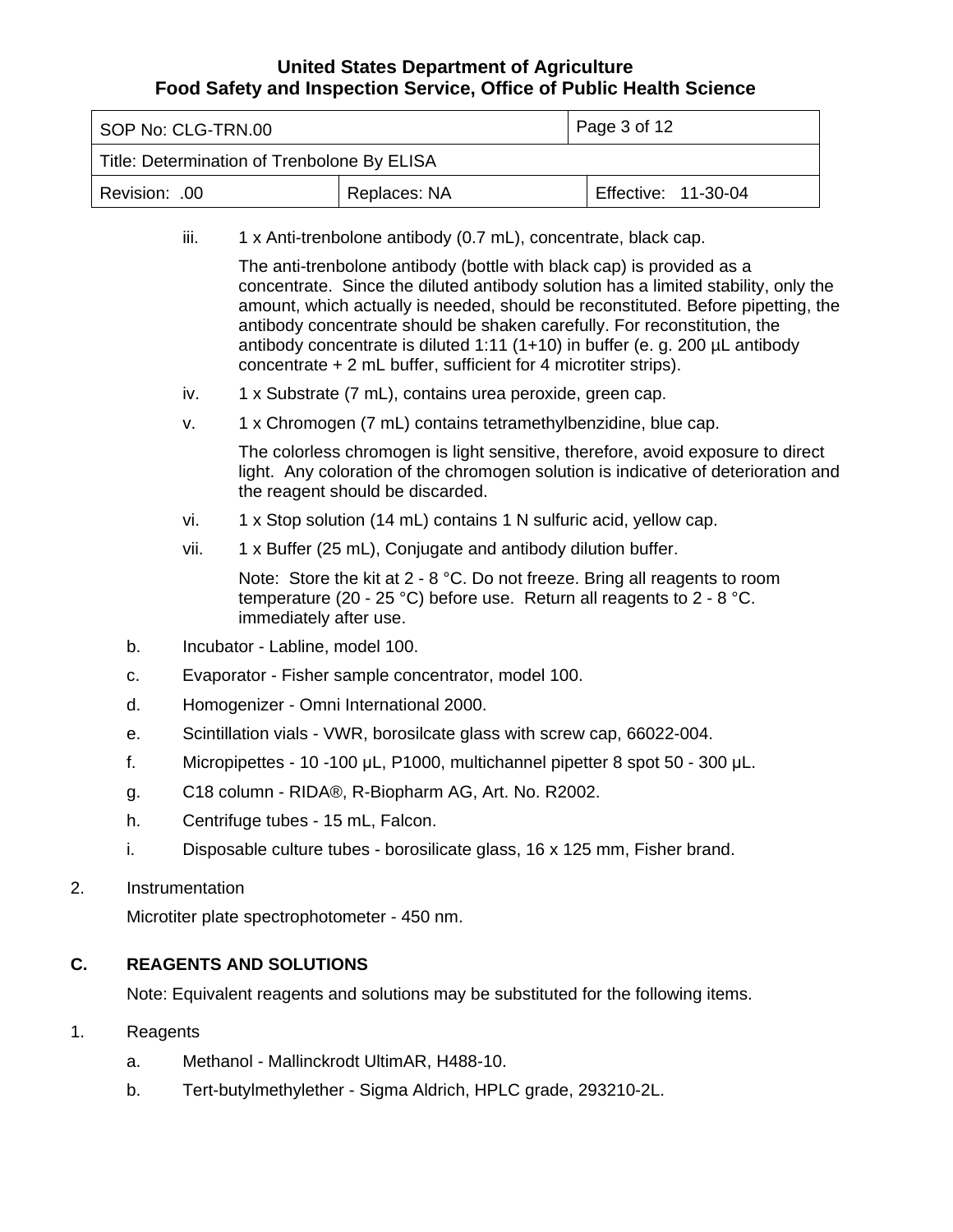<span id="page-3-0"></span>

| SOP No: CLG-TRN.00                          |              | Page 4 of 12        |
|---------------------------------------------|--------------|---------------------|
| Title: Determination of Trenbolone By ELISA |              |                     |
| Revision: 00                                | Replaces: NA | Effective: 11-30-04 |

- c. NaOH pellets J.T. Baker, 500g, 3722-11.
- d. Glacial Acetic Acid (CH3COOH) J.T. Baker, 500 mL, 9507-00.
- e. Glucuronidase/arylsulfatase of Helix pomatia Merck Art. No. 4114.
- f. Ethanol E.M. Science.
- 2. Solutions
	- a. 20% acetic acid:

Add 20 mL of glacial acetic acid to a 100 mL volumetric flask. Dilute to volume with deionized water.

b. 500 mM sodium acetate buffer, pH 4.8:

Add 41 g sodium acetate (CH<sub>3</sub>COONa) to a 800 mL beaker add 700 mL of deionzed water Adjust to pH 4.8 with 20% acetic acid. Transfer to a 1000 mL volumetric flask and dilute to volume with deionzed water.

c. 20 mM PBS-buffer, pH 7.2:

Add 0.55 g NaH<sub>2</sub>PO<sub>4</sub> ⋅ H<sub>2</sub>O + 2.85 g Na<sub>2</sub>HPO<sub>4</sub> ⋅ 2 H<sub>2</sub>O + 9.0 g NaCl to a 1000 mL volumetric flask. Dilute to volume with deionized water.

d. 80% Methanol:

Add 800 mL of Methanol to a 1000 mL volumetric flask. Dilute to volume with deionized water.

e. 40% Methanol:

Add 400 mL of Methanol to a 1000 mL volumetric flask. Dilute to volume with deionized water.

# **D. STANDARDS**

#### 1. Source

17 alpha-Trenbolone RIVM laboratory for Residue analysis, P.O. Box 1 NL 3720 BA Bilthoven, The Netherlands.

#### 2. Preparation

a. Trenbolone stock solution (100 μg/mL):

Note: Allow the ampoules to warm to room temperature before opening. Place them in the dark at ambient temperature for at least 30 minutes.

i. Open the ampoule by carefully breaking the neck. Pipette 1.0 mL of ethanol into the ampoule. Close the ampoule carefully with film (to avoid evaporation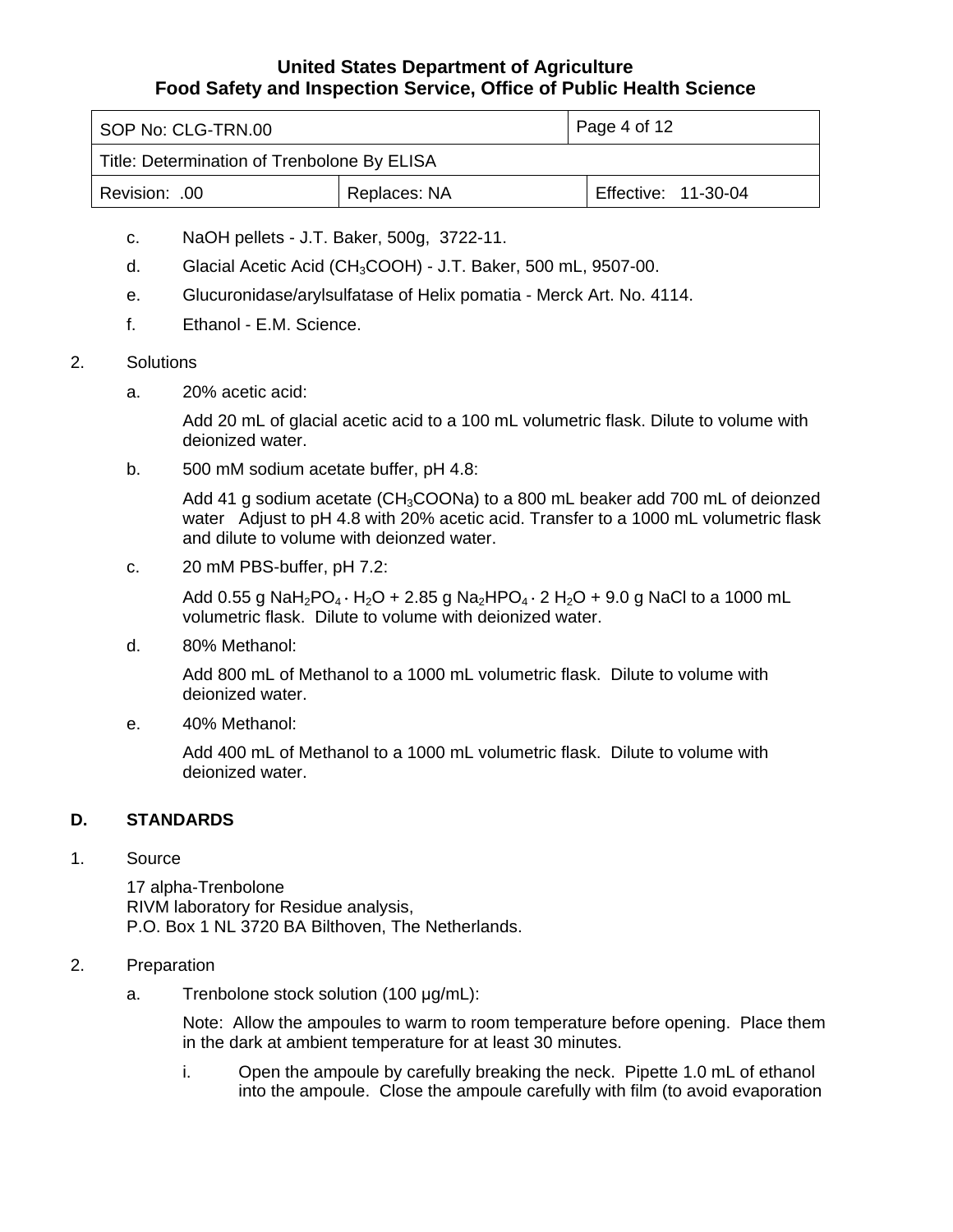<span id="page-4-0"></span>

| SOP No: CLG-TRN.00                          |              | Page 5 of 12        |
|---------------------------------------------|--------------|---------------------|
| Title: Determination of Trenbolone By ELISA |              |                     |
| Revision: .00                               | Replaces: NA | Effective: 11-30-04 |

during the following steps).

- ii. Vortex the ampoule for at least 1 minute.
- iii. Place the ampoule in an ultrasonic water bath for at least 5 minutes.
- iv. Prepare the standard solution.
- b. Trenbolone working solution (500 ng/mL):

Pipette 50 μL of the stock solution into a 10 mL volumetric flask and dilute to volume with methanol.

c. Fortification Solution (50 ng/mL):

Pipette 1 mL of the working solution into a 10 mL volumetric flask and dilute to volume with methanol.

d. Spotting standard #1 (10 ppb):

Pipette 20 μL of the fortification solution into a 10 mL volumetric flask and dilute to volume with methanol.

e. Spotting standard #2 (5 ppb):

Pipette 5 mL of spotting standard #1 into a 10 mL volumetric flask and dilute to volume with methanol.

f. Spotting standard #3 (0 ppb):

Use 40% methanol for this solution.

- 3. Storage and Stability
	- a. The stock solutions are stable for 6 months if kept in freezer.
	- b. The working standard solutions are stable for up to 2 months if kept in freezer.
	- c. Spotting standards are stable for up to 2 months if kept in freezer.

# **E. SAMPLE PREPARATION**

Homogenize liver or muscle samples and freeze if samples will not be started the same day as prepared.

# **F. ANALYTICAL PROCEDURE**

- 1. Extraction Procedure
	- a. Weigh 1 g of ground liver sample into a 15 mL Falcon tube. Weigh 2 blank samples to be used as a blank and fortified control. For fortified control, add 100 μL of 50 ng/mL fortification solution for a concentration of 5 ppb.
	- b. Add 2 mL of 0.5 M sodium acetate buffer, pH 4.8, to each sample and homogenize.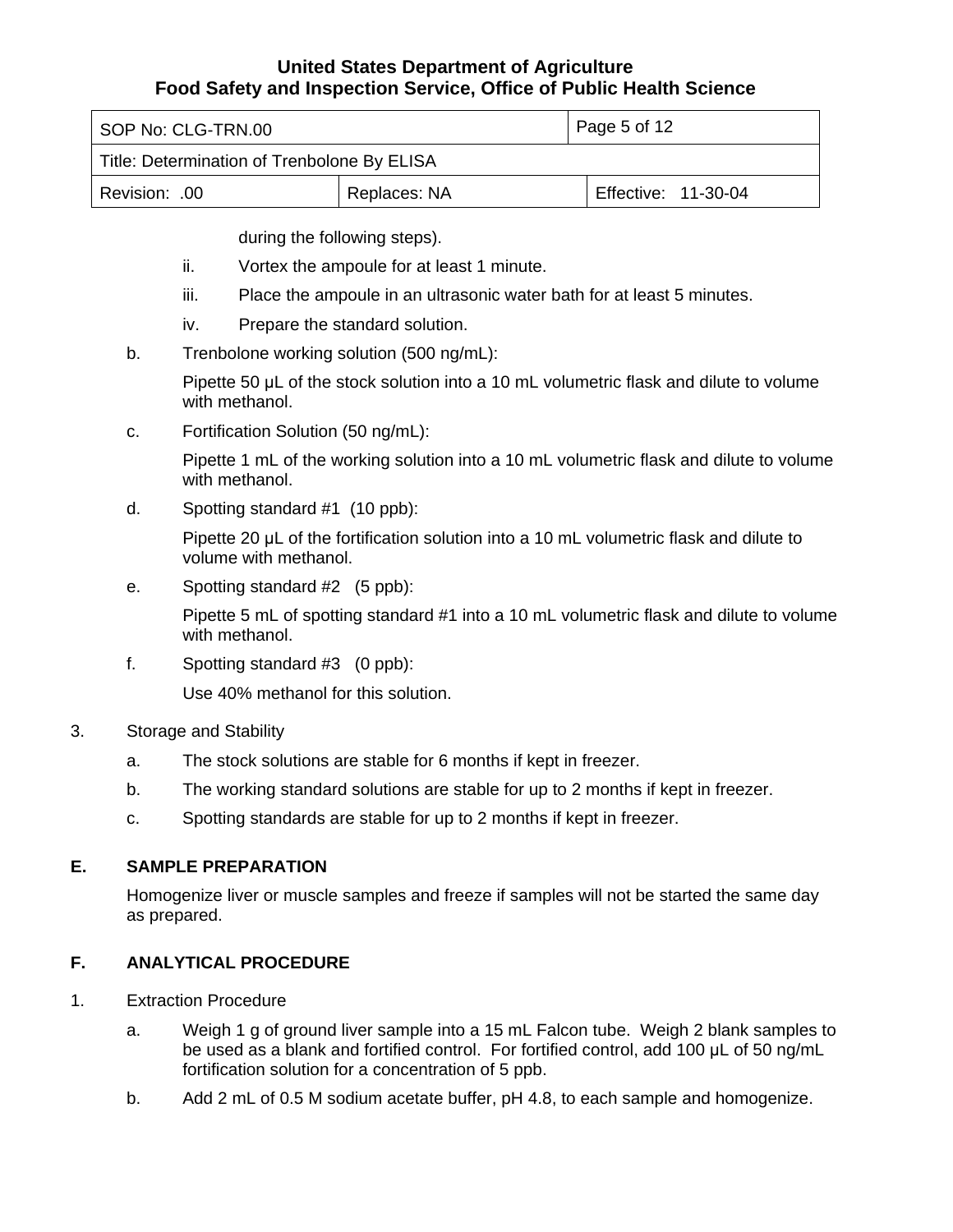| SOP No: CLG-TRN.00                          |              | Page 6 of 12        |
|---------------------------------------------|--------------|---------------------|
| Title: Determination of Trenbolone By ELISA |              |                     |
| .00. :Revision                              | Replaces: NA | Effective: 11-30-04 |

- c. Add 8 µL of glucuronidase/arylsulfatase of Helix pomatia.
- d. For hydrolysis, cap tube and incubate the solution for 3 h at  $37 \pm 1^{\circ}$  C, or alternatively over night at room temperature.
- e. Add 5 mL of tert-butylmethylether to the hydrolyzed product in the 15 mL Falcon tube and shake vigorously for 30 - 60 min.
- f. Centrifuge: Approximately 10 min / $\approx$  3000 g /  $\approx$  10 15 °C.
- g. Transfer the supernatant to a scintillation vial.
- h. Repeat the extraction with another 5 mL of tert-butylmethylether.
- i. Reduce the combined ether layers to dryness using concentrator and then dissolve with 1 mL of methanol (80%) by shaking on a shaker for 15 min.
- j. Dilute the methanolic solution with 2 mL of 20 mM PBS-buffer.
- k. Purify the hydrolysis product by means of RIDA® C18 column in the following manner (flow rate: approximately 1 drop per sec):
	- i. Rinse the column with 3 mL methanol (100%).
	- ii. Equilibrate the column with 2 mL of 20 mM PBS-buffer, pH 7.2.
	- iii. Apply sample (volume after hydrolization or extraction as described).
	- iv. Rinse the column with 2 mL 40% methanol. Press out residues of rinsesolution, dry column for 3 min by pressing air or  $N_2$  through it.
	- v. Elute slowly with 1 mL 80% methanol (flow rate: approximately 15 drops per min).
	- vi. Dilute the eluate 1:2 (1+1) with deionized water.
	- vii. Use 20 µL per well in the test.

### 2. Test Procedure

Note: Do not allow microwells to dry between working steps.

- a. Insert a sufficient number of wells into the microwell holder for all standards and samples to be run in duplicate. Record the standard and sample positions. The 5 ppb fortified control should be randomly placed into 6 wells throughout the plate.
- b. Add 20 µL of each spotting standard solution or prepared sample to separate duplicate wells and add 50  $\mu$ L of diluted enzyme conjugate to each well.
- c. Add 50 µL of the diluted anti-trenbolone antibody solution to each well. Mix gently by rocking the plate manually several times and incubate 2 h at room temperature (20 -  $25 °C$ ).

Note: Avoid direct sunlight during all incubations. Covering the microtiter plates is recommended.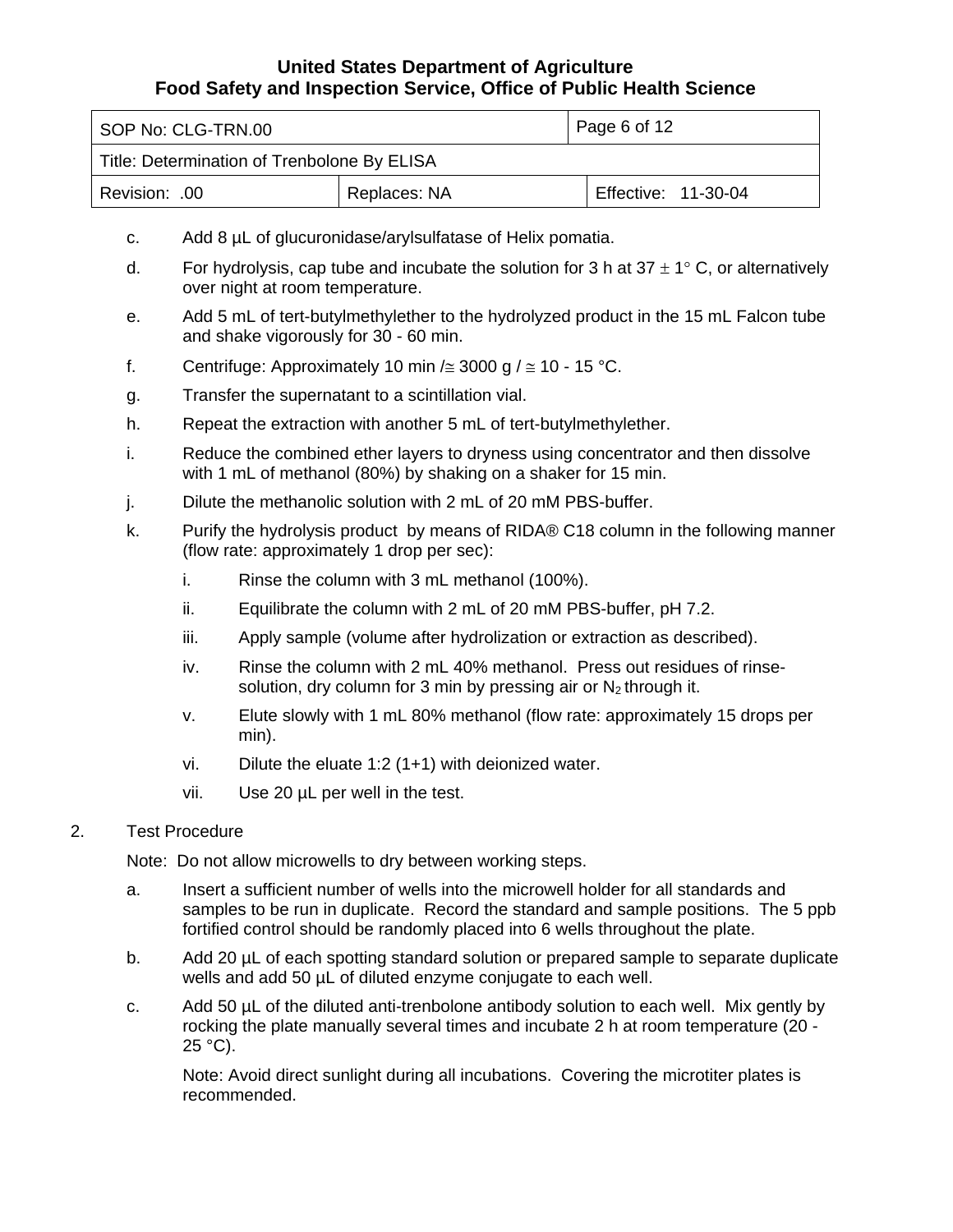<span id="page-6-0"></span>

| SOP No: CLG-TRN.00                          |              | Page 7 of 12        |
|---------------------------------------------|--------------|---------------------|
| Title: Determination of Trenbolone By ELISA |              |                     |
| Revision: .00                               | Replaces: NA | Effective: 11-30-04 |

- d. Pour the liquid out of the wells and tap the microwell holder upside down vigorously (three times in a row) against absorbent paper to ensure complete removal of liquid from the wells. Fill all wells with 250 µL of deionized water and pour out the liquid again. Repeat two more times.
- e. Immediately add 50 µL of substrate and 50 µL of chromogen to each well. Mix gently by rocking the plate manually several times and incubate for 30 min at room temperature (20 - 25 °C) in the dark.
- f. Add 100 µL of the stop solution to each well. Mix gently by rocking the plate manually and measure the absorbance at 450 nm against an air blank. Read within 60 minutes after addition of stop solution.
- 3. Instrumental Settings

Set photometer at 450 nm.

# **G. CALCULATIONS**

- 1. Evaluate sample results based on absorbance values for fortified control tissue. Trenbolone concentration is inversely related to intensities of yellow color.
- 2. Calculate the mean and standard deviation (SD) for the absorbance readings of the six 5 ppb control replicates. Use these to determine a decision level (DL) using the formula DL = Mean + 3\*SD. Identify the sample as positive if its average absorbance is less than the decision level.

# **H. SAFETY PRECAUTIONS AND INFORMATION**

1. Required Protective Equipment - Lab coat, safety glasses and protective gloves.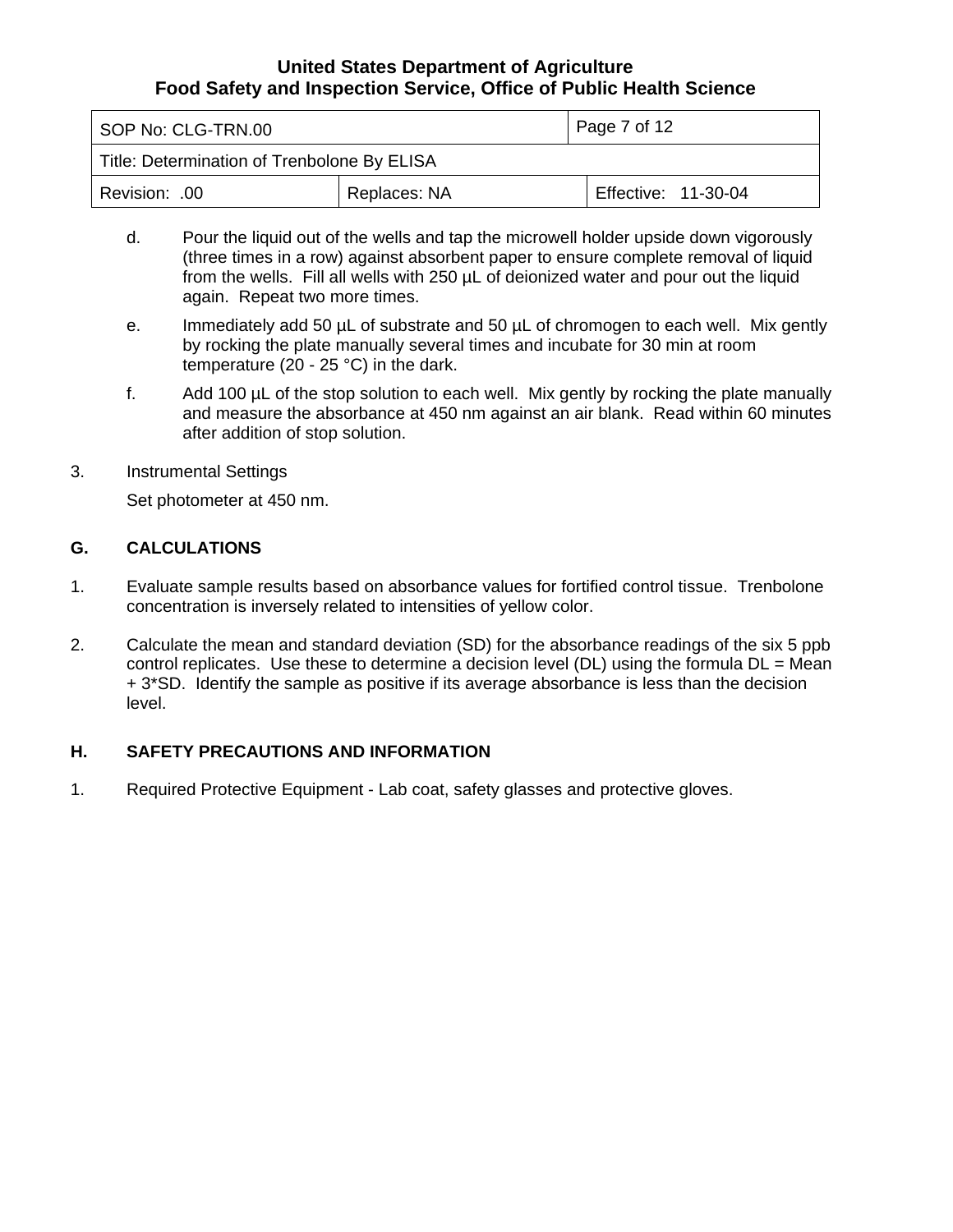<span id="page-7-0"></span>

| SOP No: CLG-TRN.00                          |              | Page 8 of 12        |
|---------------------------------------------|--------------|---------------------|
| Title: Determination of Trenbolone By ELISA |              |                     |
| Revision: .00                               | Replaces: NA | Effective: 11-30-04 |

### 2. Hazards

| <b>Procedure Step</b> | Hazard                                                                                            | <b>Recommended Safe Procedures</b>                                                                                                                  |
|-----------------------|---------------------------------------------------------------------------------------------------|-----------------------------------------------------------------------------------------------------------------------------------------------------|
| Stop solution         | Fumes are corrosive.<br>Spattering may result in<br>serious eye, skin, and<br>respiratory damage. | Prepare solutions in a well-<br>ventilated area such as a fume<br>hood and dispense using<br>repipettors wherever possible.<br>Wear plastic gloves. |

#### 3. Disposal Procedures

| <b>Procedure Step</b> | Hazard    | <b>Recommended Safe Procedures</b>                                                                 |
|-----------------------|-----------|----------------------------------------------------------------------------------------------------|
| Stop solution         | See above | Neutralize and flush down the<br>sink. Observe all Federal, state<br>and local environmental laws. |

### **I. QUALITY ASSURANCE PLAN**

- 1. Performance Standard
	- a. A plate must meet all of the following criteria:
		- i. The external standard curve has absorbances continuously increasing from the 10.0 ng/mL through each lower concentration standard through the 40% methanol blank spotting solution.
		- ii. The absorbances increase from the 10.0 ppb to the 0 ppb fortified control tissue wells.
		- iii. No false positives for the negative control or false negatives for the positive control.
- 2. Critical Control Points and Specifications
	- a. Do not use RIDASCREEN® Trenbolon kit past the expiration date on the kit label. Dilution or adulteration of these reagents may result in loss of sensitivity.
	- b. Do not interchange individual reagents between kits of different lot numbers.
	- c. Reproducibility in any EIA is largely dependent upon the consistency with which the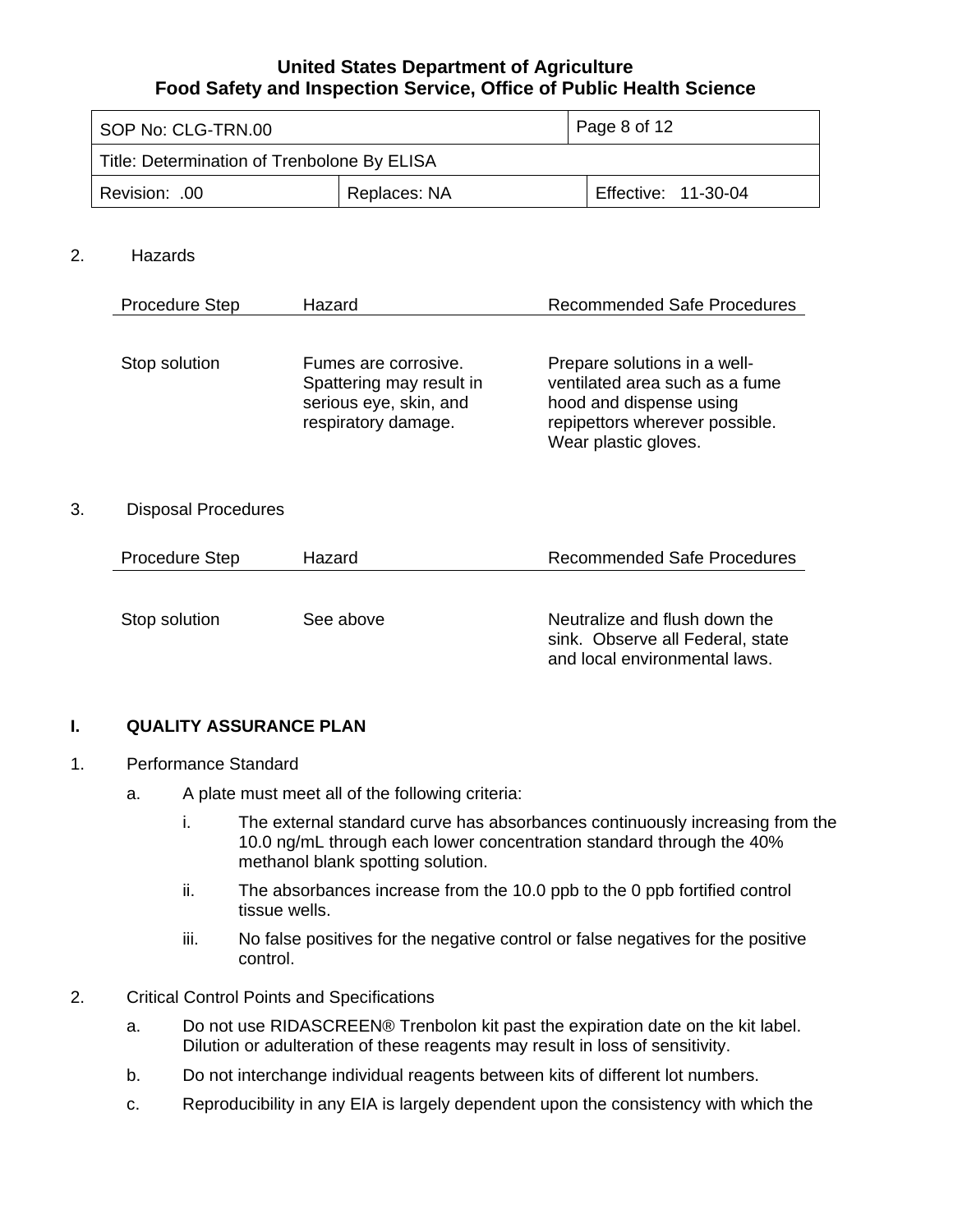| SOP No: CLG-TRN.00                          |              | Page 9 of 12        |
|---------------------------------------------|--------------|---------------------|
| Title: Determination of Trenbolone By ELISA |              |                     |
| Revision: .00                               | Replaces: NA | Effective: 11-30-04 |

microwells are washed. Carefully follow the recommended washing sequence as outlined in the EIA test procedure.

- d. Incubations performed at steps 2c and 2e must be carried out at room temperature (20  $- 25 °C$ ).
- 3. Readiness To Perform
	- a. Familiarization
		- i. Phase I: Standards- Duplicate external standard curves on each of 3 consecutive days, which will include the following:
			- $(a)$  0 ng/mL
			- (b) 5.0 ng/mL
			- (c) 10.0 ng/mL
		- ii. Phase II: Fortified samples Triplicate analyses at 0, 5, and 10 ppb over a period of 3 different days using bovine liver tissue.

Note: Phase I and Phase II may be performed concurrently.

- iii. Check samples for analyst accreditation.
	- (a) 20 unknown beef liver samples. The sample fortifications including the number of blanks are to be blind to the analyst. 6 - 10 of the 20 samples should be blank and the rest fortified at 5 ppb. All samples should be put in duplicate wells. The samples must be randomized throughout the set. An external curve must be run to help monitor plate acceptability.
	- (b) Report analytical findings to the Laboratory Quality Assurance Manager (QAM).
	- (c) Letter from QAM is required to commence official analysis.
- b. Acceptability criteria
	- i. No false negatives or positives determined for controls.
	- ii. Refer to section I.1 above.
- 4. Intralaboratory Check Samples
	- a. System, minimum contents.
		- i. Frequency: 1 weekly per analyst as samples analyzed.
		- ii. Records are to be maintained by the analyst
	- b. Acceptability criteria.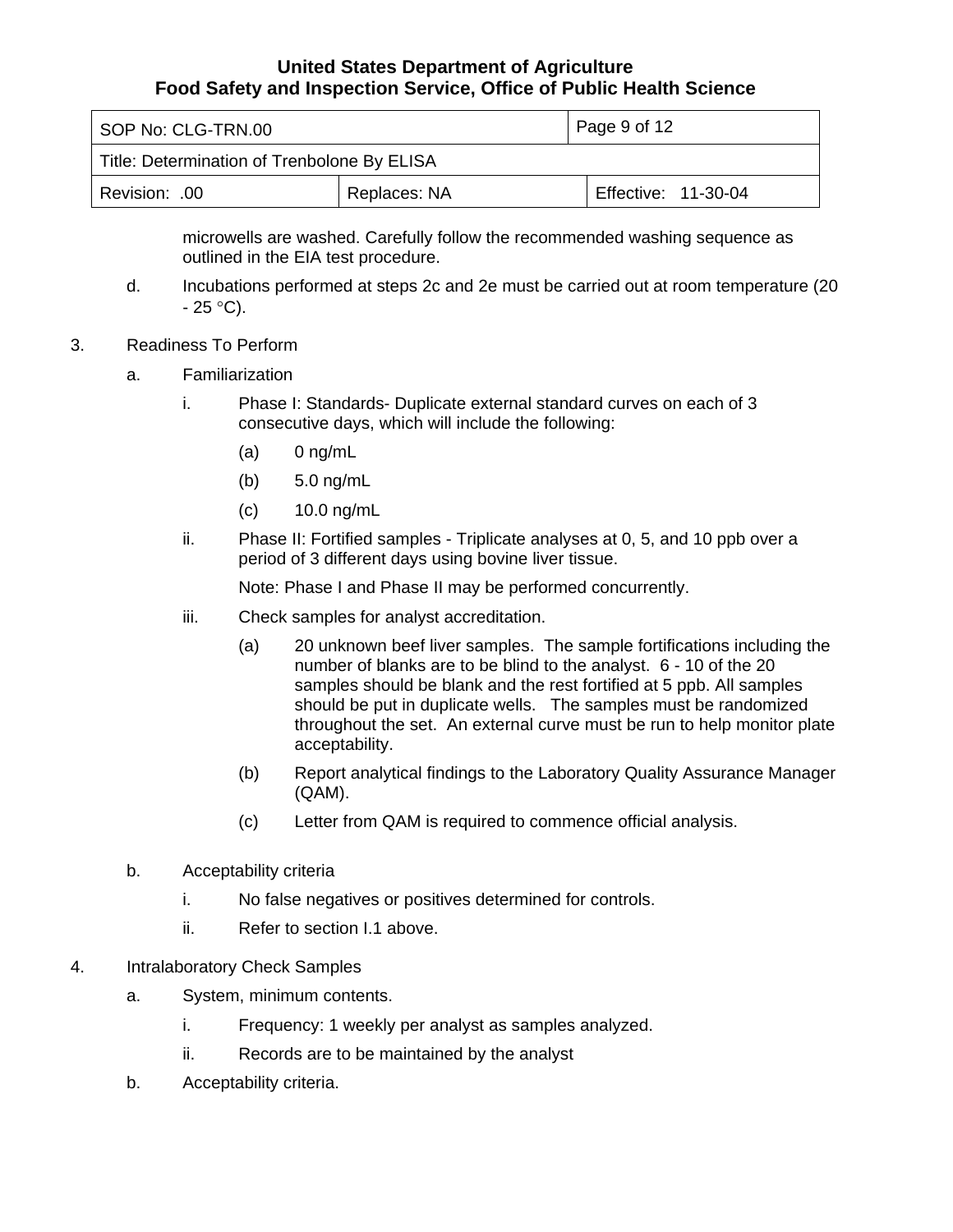<span id="page-9-0"></span>

| SOP No: CLG-TRN.00                          |              | Page 10 of 12       |  |
|---------------------------------------------|--------------|---------------------|--|
| Title: Determination of Trenbolone By ELISA |              |                     |  |
| Revision: .00                               | Replaces: NA | Effective: 11-30-04 |  |

Refer to section I.1 above.

If unacceptable values are obtained, then:

- i. Stop all official analyses by that analyst.
- ii. Take corrective action.
- 5. Sample Acceptability and Stability
	- a. Matrix: Beef liver
	- b. Sample receipt size: Approximately 200 g.
	- c. Sample receipt condition: Frozen
	- d. Sample storage:
		- i. Sample: 25 weeks if stored frozen at ≤ -20 ˚C.
		- ii. Extract:
			- a. Hydrolyzed samples can be stored prior to C18-purification for one or two days at  $2 - 8$  °C and for two weeks at  $\leq$  -20 °C.
			- b. Eluates in 80% or 40% methanol can be stored well-sealed for two months at  $\leq$  -20 °C or two weeks in the refrigerator.

Note: Frequent thawing and freezing should be avoided.

### 6. Sample Set

- a. Each sample set must contain:
	- i. Matrix blank
	- ii. Fortified control
	- iii. Samples

### 7. Sensitivity

- a. Lowest detectable level (LDL): Not determined.
- b. Minimum proficiency level (MPL): 5.0 ppb.

### **J. WORKSHEET**

The worksheet on the following page can be removed for photocopying.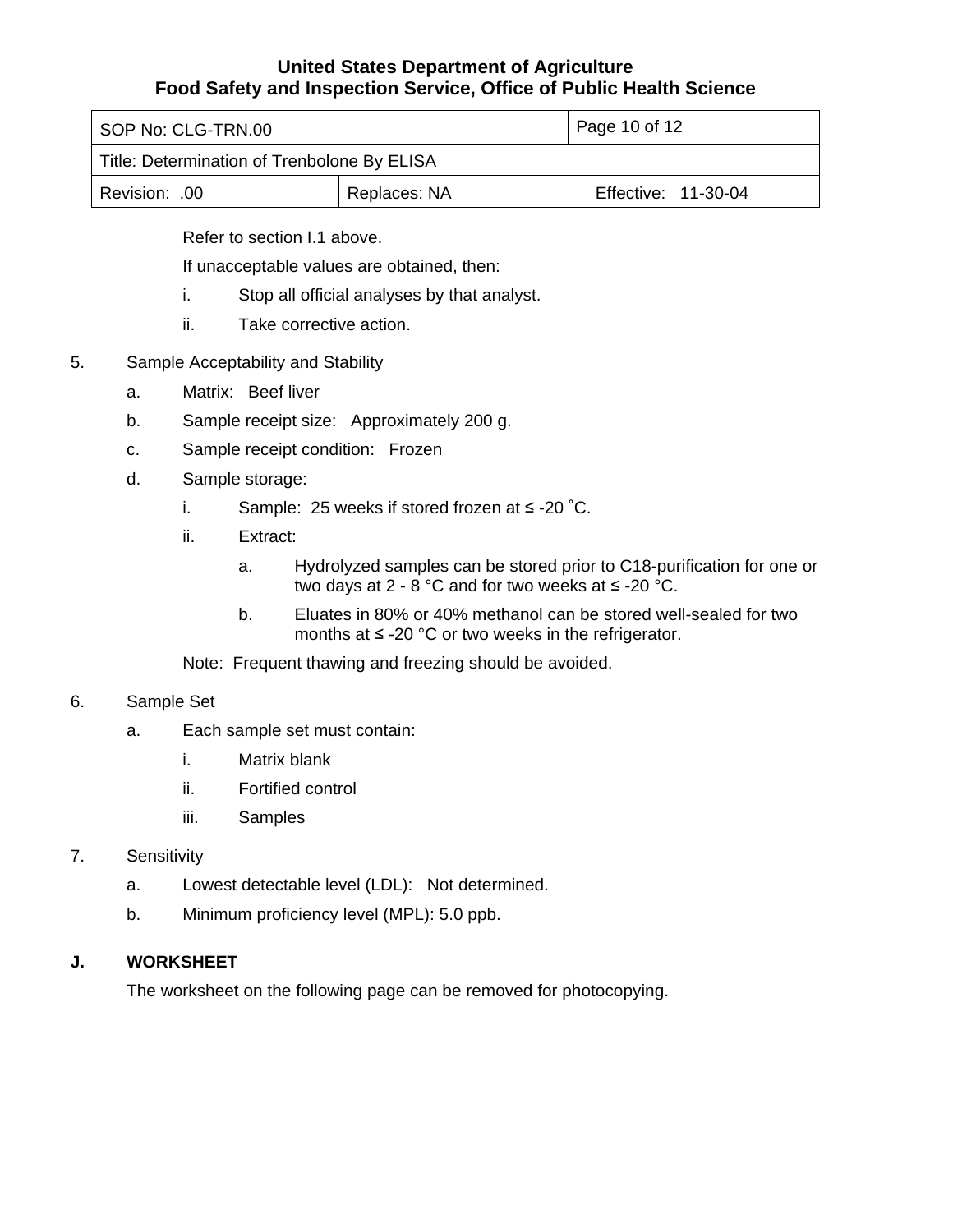SOP No: CLG-TRN.00 Page 11 of 12

Title: Determination of Trenbolone By ELISA

Revision: .00 | Replaces: NA | Effective: 11-30-04

# TRENBOLONE ELISA WORKSHEET

| Weighed (Intials/AC/Date)             | Species                        |  | Incubator, AM (Time/Temp.37 $\pm$ 1°C) |
|---------------------------------------|--------------------------------|--|----------------------------------------|
| Analysis Started (intials/AC/Date)    | Set Number                     |  | Incubator, PM (Time/Temp.37 $\pm$ °C)  |
| Analysis Completed (Initials/AC/Date) | Reader Wavelength (nm)         |  | Concentrator(Temp.40 $\pm$ 1°C)        |
| Reviewed By: (Initials/Date)          | <b>Fortification Standards</b> |  | Centrifuge (10-15 °C)Temp              |
|                                       |                                |  |                                        |

| <b>Species</b>                 |  |
|--------------------------------|--|
| Set Number                     |  |
| Reader Wavelength (nm)         |  |
| <b>Fortification Standards</b> |  |
| <b>Fortification Standards</b> |  |

| Species                        | Incubator, AM (Time/Temp.37±1°C)      |  |
|--------------------------------|---------------------------------------|--|
| Set Number                     | Incubator, PM (Time/Temp.37 $\pm$ °C) |  |
| Reader Wavelength (nm)         | Concentrator(Temp.40 $\pm$ 1°C)       |  |
| Fortification Standards        | Centrifuge (10-15 °C)Temp             |  |
| <b>Fortification Standards</b> | Room temperature: (20-25 °C)          |  |

| Equipment                     | ID# | Reagents                         |
|-------------------------------|-----|----------------------------------|
| Refrigerator                  |     | 0.5 M Sodium Acetate             |
| Freezer                       |     | Glucuronidase/Arylsulfatase      |
| <b>Balance</b>                |     | tert-Butylmethyl ether           |
| MCP                           |     | 0.02 M PBS Buffer                |
| Centrifuge                    |     | Methanol                         |
| Concentrator                  |     | 40% Methanol                     |
| $C_{18}$ Column               |     | 80 % Methanol                    |
| <b>Optical Density Reader</b> |     | <b>ELISA Trenbolone kit</b>      |
| Incubator                     |     | Anti-Trenbolone enzyme conjugate |
|                               |     |                                  |

| ID# | Reagents                         | ID# | Remarks: |
|-----|----------------------------------|-----|----------|
|     | 0.5 M Sodium Acetate             |     |          |
|     | Glucuronidase/Arylsulfatase      |     |          |
|     | tert-Butylmethyl ether           |     |          |
|     | 0.02 M PBS Buffer                |     |          |
|     | Methanol                         |     |          |
|     | 40% Methanol                     |     |          |
|     | 80 % Methanol                    |     |          |
|     | <b>ELISA Trenbolone kit</b>      |     |          |
|     | Anti-Trenbolone enzyme conjugate |     |          |
|     | Antibody (1:11)                  |     |          |
|     | Water                            |     |          |
|     |                                  |     |          |

| Number          | Lab Number | Form Number | 1 <sup>st</sup> Wt. of sample<br>$1.00 \pm 0.10$ g | Result<br>$(+)$ or $(-)$ | Num             |
|-----------------|------------|-------------|----------------------------------------------------|--------------------------|-----------------|
|                 |            |             |                                                    |                          |                 |
| $\overline{1}$  |            |             |                                                    |                          | 15              |
| $\overline{2}$  |            |             |                                                    |                          | 16              |
| 3               |            |             |                                                    |                          | 17              |
| $\overline{4}$  |            |             |                                                    |                          | 18              |
| $\overline{5}$  |            |             |                                                    |                          | 19              |
| $6\overline{6}$ |            |             |                                                    |                          | $\overline{20}$ |
| 7               |            |             |                                                    |                          | 21              |
| 8               |            |             |                                                    |                          | 22              |
| $\overline{9}$  |            |             |                                                    |                          | 23              |
| 10              |            |             |                                                    |                          | 24              |
| 11              |            |             |                                                    |                          | 25              |
| $\overline{12}$ |            |             |                                                    |                          | 26              |
| 13              |            |             |                                                    |                          | 27              |
| 14              |            |             |                                                    |                          | 28              |

| Number          | Lab Number | Form Number | 1 <sup>st</sup> Wt. of sample<br>$1.00 \pm 0.10$ g | Result<br>$(+)$ or $(-)$ |
|-----------------|------------|-------------|----------------------------------------------------|--------------------------|
|                 |            |             |                                                    |                          |
| 15              |            |             |                                                    |                          |
| 16              |            |             |                                                    |                          |
| 17              |            |             |                                                    |                          |
| $\overline{18}$ |            |             |                                                    |                          |
| 19              |            |             |                                                    |                          |
| 20              |            |             |                                                    |                          |
| 21              |            |             |                                                    |                          |
| $\overline{22}$ |            |             |                                                    |                          |
| 23              |            |             |                                                    |                          |
| 24              |            |             |                                                    |                          |
| 25              |            |             |                                                    |                          |
| 26              |            |             |                                                    |                          |
| $\overline{27}$ |            |             |                                                    |                          |
| 28              |            |             |                                                    |                          |